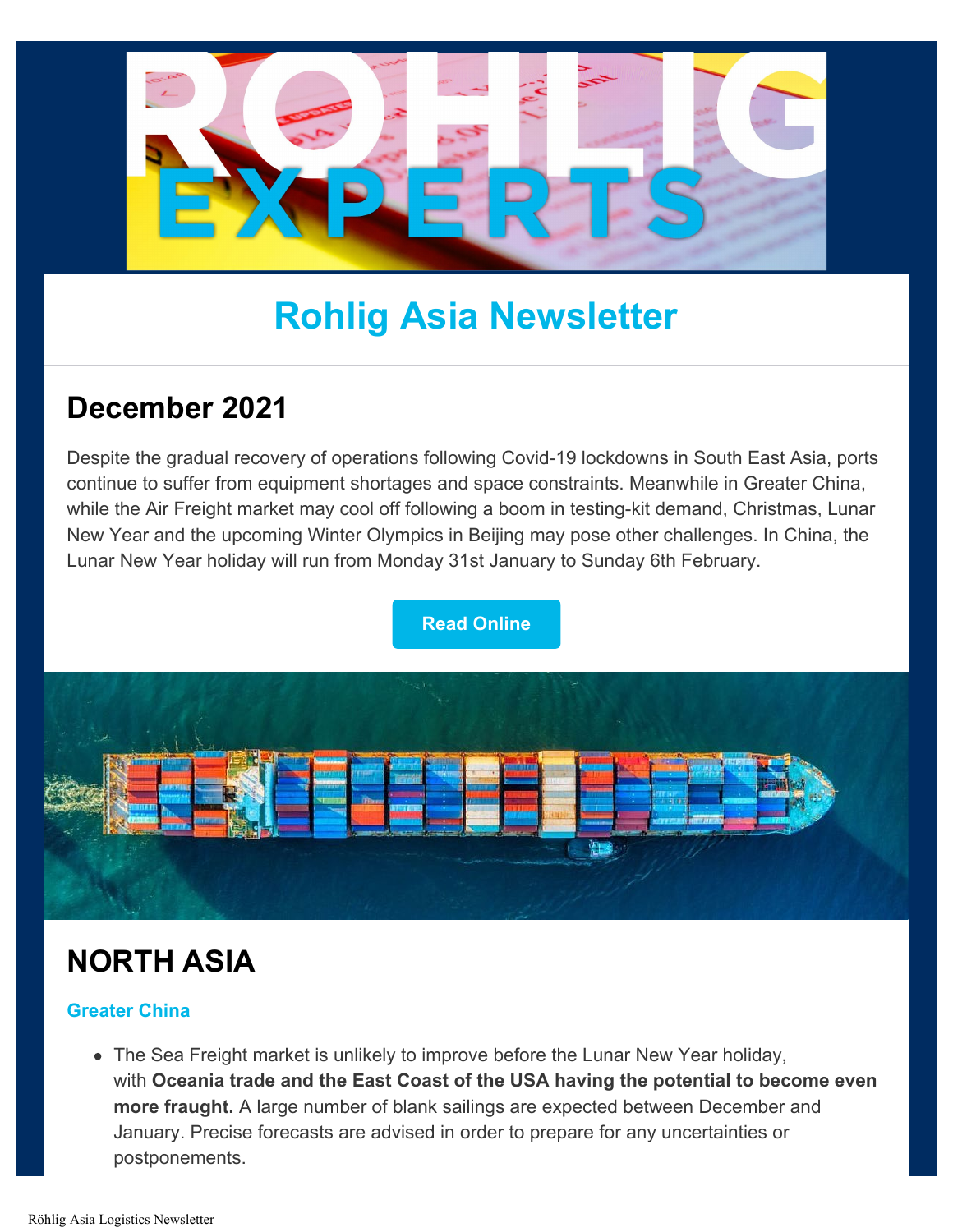- In Hong Kong, **vessel space is available for North Europe trade, but tightening for South America trade lanes.** Covid-19 continues to impact operations, and therefore space and equipment availability, in South East Asia, leading to a remarkable increase in BAF level effective from Dec 1st ahead of the Christmas holidays.
- The Air Freight market rose by up to 20% during the month of November due to high levels of Covid-19 test kits leaving little room for general cargo. The market may remain at this level for another couple of weeks before cooling down into January. **Operation capacity remains stable across major Chinese airports with no severe congestion,** but operations continue at a reduced level due to the quarantine controls on staff and cargo.
- **Some airports are opening new scheduled flights or taking on more charter flights** such as TAO, CGO and more.
- **Serious backlog is expected at Taoyuan International Airport (TPE)** due to year end and peak season. Some airlines have also cancelled flights to South Africa from the end of November due to reported cases of the Omicron strain of Covid-19.
- **Rail services are available but with extended transit times,** including 30-35 days from CN to EU. However, eastbound services from EU-CN are considerably better at an estimated 20-24 days station to station. Space challenges seen in Q3 have now calmed.
- Carriers are yet to release information if any regarding the potential impact of the Beijing Winter Olympics on local operations, although there could be the potential for **increased security around airports and certain transport routes, as well as delayed deliveries.** Customs operations are not expected to be affected at this time.
- We are currently arranging export business in advance with customers in anticipation for the Lunar New Year. **Driver shortages are expected** as trucking personnel may take up to 15 days holiday.

#### **South Korea**

- **FCL booking capability from Korea to USA,** interested customers are encouraged to contact our Korea team for more information.
- **Advanced booking is highly recommended prior to the Lunar New Year** as operations will be at a reduced capacity with delays during the holiday.

## **SOUTH EAST ASIA**

#### **Malaysia**

- No major improvements as of yet for the Sea Freight market. **Oceania trade is at critical with vessel omissions at Sydney port and other AUS ports also fully booked** until the end of December.
- **Air Freight space remains critical** towards the end of the month and into the New Year. Rates continue to rise.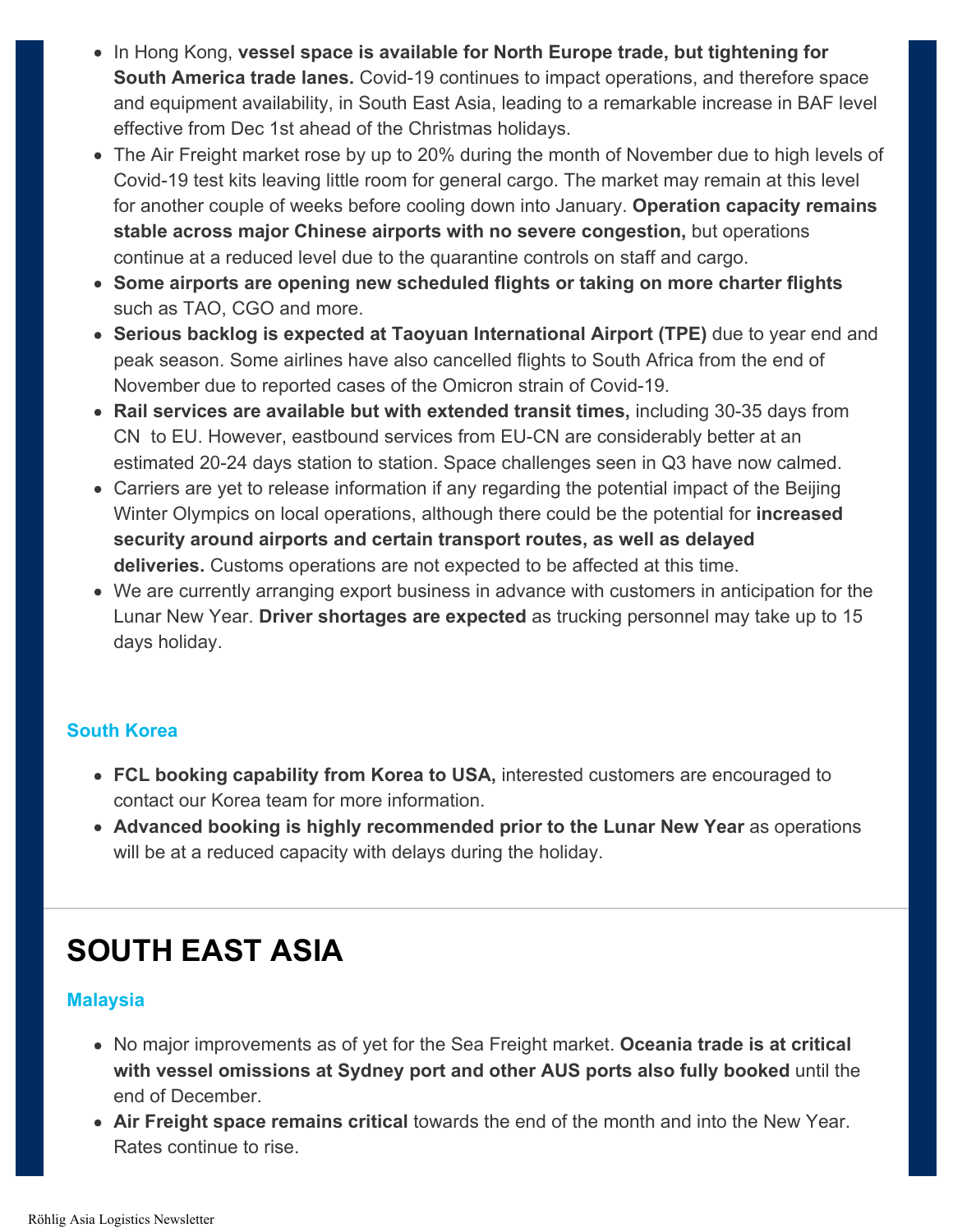#### **Indonesia**

- **Mobility restrictions are to be applied to select areas** as indicated by the Ministry of Transportation between December  $20^{th}$  – January  $2^{nd}$  in anticipation of Christmas and New Year.
- As of yet, no indication of improvement with regards to port congestion in South East Asia. **Vessel schedules are therefore expected to remain unstable** with ongoing delays and port omissions.

#### **Thailand**

**• There is a heavy backlog at Bangkok International Airport (BKK), and the local Air** Freight market continues to face expensive rate increases and some cancelled flights. There are also reports of flight offloading due to space restriction, causing further delayed departures and arrivals.

#### **Vietnam**

- **Sea Freight space is limited** with equipment shortages being the main challenge.
- **Tan Son Nhat Airport (SGN) is facing a heavy backlog** among limited capacity and high demand across Vietnam's Air Freight market.

### **INDIA**

- LCL products are still in demand and operations remain normal. **Customers who provide forecasts are currently able to load shipments smoothly.**
- While there are no current disruptions to Air Freight operations, **rates are currently higher than one would expect in terms of space available.** This trend is expected to continue into late December.

**Rate this newsletter**



**bhlig**